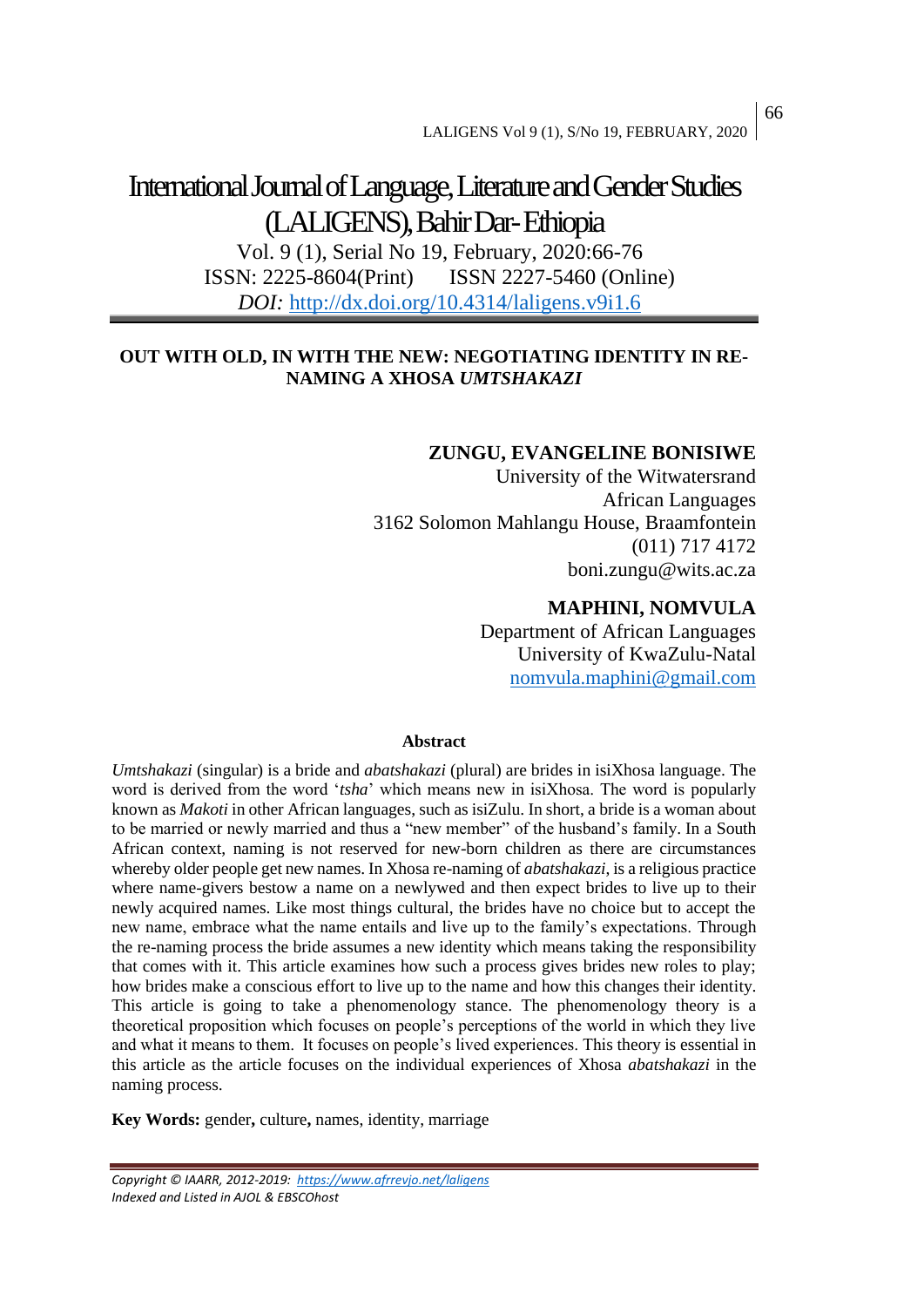#### **Introduction**

Re-naming marks a new stage and changes in the bride's life. It symbolizes being welcomed into the family. The re-naming of brides in Xhosa societies does not mean the old name vanishes. The new name is used in cultural ceremonies and within the community, however, the old name remains in all official documents. The use of the new name, therefore, is symbolic of the mutual respect between the bride and her in-laws. Xhosa people believe that addressing brides with their original names is a sign of disrespect to the bride and is suggestive of caller's illicit intentions on the bride. The avoidance of a bride's personal name is a common practice in African cultures. The re-naming ceremony, in which a goat is sacrificed, is used to introduce brides to the ancestral spirits by their new name. If a woman remarries, another new name will be given as she has moved to another family and those ancestors need to be notified that a new member has joined the family. The re-naming of a bride does not take place when a bride's husband passes on and his brother takes over (a practice known as *ukungena*). In most African communities, death does not constitute an end to a marriage. The paying of *ilobolo* and the slaughtering of the goat to accept the wife into the groom's family is an eternally binding bond between the surviving spouse and their in-laws'. When a husband dies, his brother has to take over all the responsibilities of a husband, taking care of his late brother's wives and children. *Ukungena* is when the man moves into his late brother's or cousin's house and becomes the husband to the widow(s). Radcliffe-Brown (1950, p. 183) argued that, when the husband dies and an approved relative of his lives with the widow and the children, he begets more children for the dead man. The pro-husband does not pay *ilobolo*.

In African societies marriage for a bride is a lifetime commitment. When a woman marries, she is considered a part of her husband's family until the day she dies. This name reflects the namegiver's wishes for the name-bearer. In the Xhosa re-naming of *abatshakazi*, name-givers also expect brides to behave according to their newly acquired names. In many African societies when a family member bestows a name, the name reflects the events occurring during the birth of the child or soon after the child is born; this also happens when the bride arrives in the family. The older women have the cultural duty of re-naming the bride after considering the state of affairs within the homestead and the present situation. Additionally, they express their expectations of the *umtshakazi,* and the role they have to play as culture prescribes, through the name given.

IsiXhosa is one of the official languages that are indigenous to South Africa. It belongs to the family of isiZulu, Siswati, Ndebele known as Nguni languages. The re-naming of brides in the Xhosa-speaking communities is a demonstration of appreciation and acceptance of the new brides into husband's family, however, in some rare instances Xhosa bride names can be used to reflect conflict within the family. Name-givers expect brides to live up to their newly acquired names. For instance, when the groom's grandmother gave the name **Nosakhele (build for us)**, she expected the new bride to look after the family, help the family to grow and be a good example to other brides within the extended family.

This research was conducted in selected villages around the rural town of Bizana in the Eastern Cape Province, South Africa. IsiXhosa is the standard language spoken in Bizana which has a number of dialects that fall under it, such as isiMpondo, isiMpondomise, isiHlubi, isiThembu among others. The researchers used random sampling in the data collection process. Certain villages were chosen owing to their proximity to the town, additionally it was wise to consider such villages owing to the need to engage with the stay at home brides who agreed to participate in this research. Bestowal of names and re-naming of grown people is at the centre of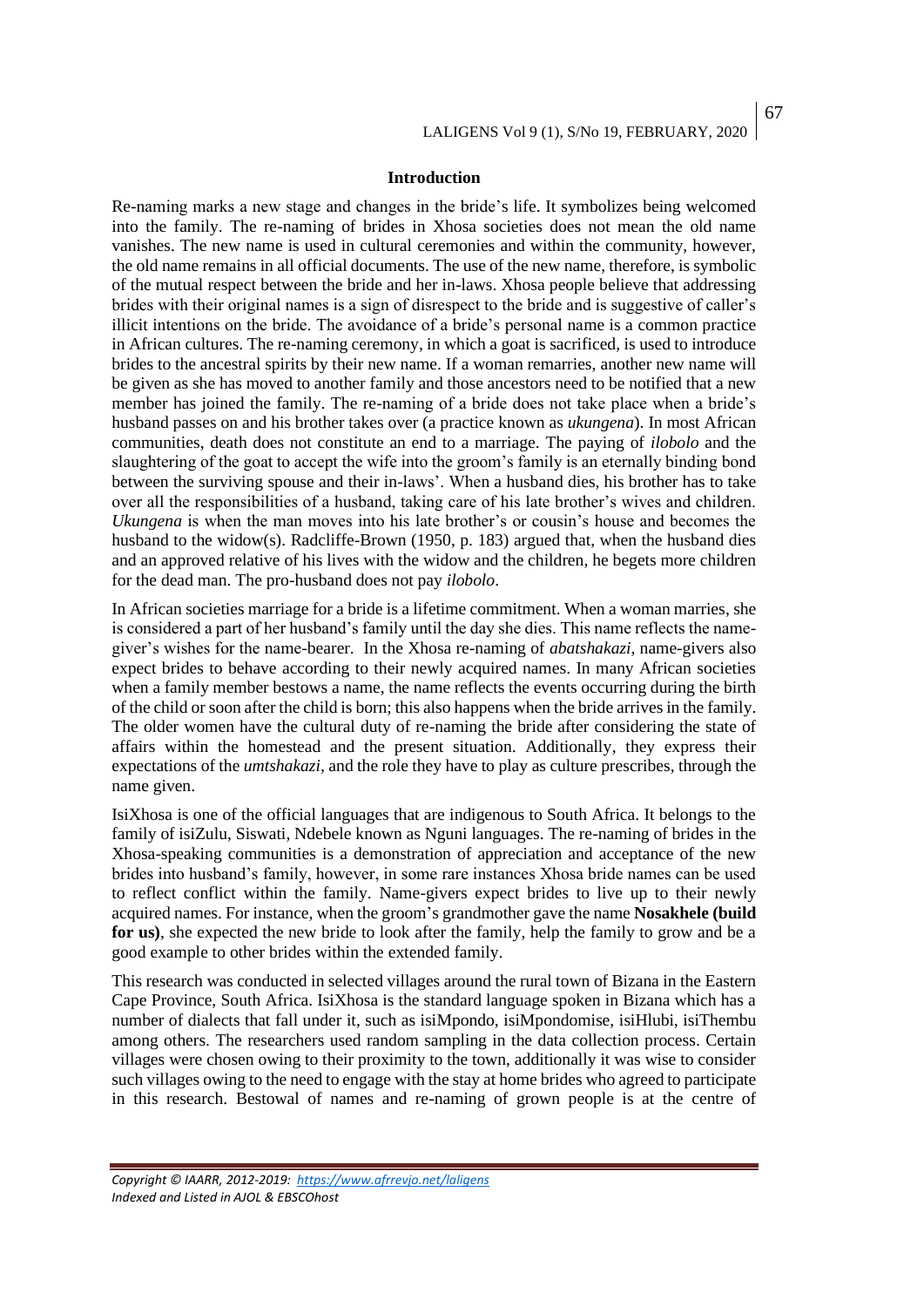Indigenous Knowledge Systems and African Traditional Religion which dictates that the new bride be introduced to the ancestors using the new name.

In this area the re-naming of the brides is still a common practice. The new name is referred to as *igama lasemzini* (name of the marital homestead) and the original name is known as *igama lasekhaya* (name of the bride's maiden home)*.* When a bride arrives at her in-laws' home for the first time the relatives, especially older women, would be in the traditional house to meet her and give the bride her new name, the rules of her new home and teach her how to behave like a proper Xhosa bride. The re-naming of Xhosa brides has not been affected by cultural evolution, modernity and changes which come with time. It is in this view that this article seeks to examine the re-naming of Xhosa brides, how it affects their identity and how they assume their new roles in the new family. The researchers are fascinated by the fact that people still receive new names when they get married despite the social, cultural and political changes in their lives today. Similarly, the independence of women and their movement away from the African culture as well as the emphasis placed on women's emancipation from the shackles of patriarchal norms.

In the Nguni group (isiZulu, isiXhosa, siSwati, isiNdebele) names are sometimes used to release pentup emotionas so as to avoid angering the ancestors. This is at the centre of African Traditional Religion (Zungu, 2014). Names can also be used to diffuse the conflict within polygynous marriages. Names can be used to reflect the social synamics and specific behaviourpatterns in societies where they are found (Zungu, 2019). AmaXhosa names can be used to reflect social expectations and social identity (Cekiso and Meyiwa, 2014). A common name given to amaXhosa children is a name reflecting a good or positive human quality or attributes that parents hope that their children will one day exhibit this particular character trait (Neethling, 2004).

## **Theoretical Framework**

This article is going to take a phenomenological stance. The phenomenology theory is a theoretical proposition which focuses on people's perceptions of the world in which they live and what it means to them. It focuses on people's lived experience. This theory is essential in this article because it also focuses on the individual experiences of Xhosa *abatshakazi* in the naming process. Heidegger (2003, p. 51) said that:

> phenomenology conceptualises the word and what it signifies to the interpreter. Likewise, the researchers' interest lies in the manner in which the re-naming of brides practice is conceptualised and interpreted to fit in with the practitioners' identity, as well as what it signifies to those engaged in it, either as givers or receivers of new names.

Phenomenology is a qualitative method because it focuses on human experience in its own right. This article is about the experiences of brides who marry Xhosa speaking men and how this practice affects them. The Xhosa re-naming practice is a cultural and religious practice. The newly-married bride is given a name as a sign of respect, so that the in-laws would not use her personal name. In most African countries, culture prescribes that the bride be not addressed by her personal name, for instance, in the Zulu culture a new bride is addressed by her surname e.g., **MaMtshali** (daughter of Mtshali) or by their first child's name e.g., **MakaSipho** (Sipho's mother) or **Makoti kaBongani** (Bongani's bride), and not by her personal name (*igama lasekhaya*)*.* Koopman (1986, p.18) said:

> Avoidance of personal names is still very much the case among Zulus today. Although most of my research was conducted in an urban area (subject, one

*Copyright © IAARR, 2012-2019: <https://www.afrrevjo.net/laligens> Indexed and Listed in AJOL & EBSCOhost*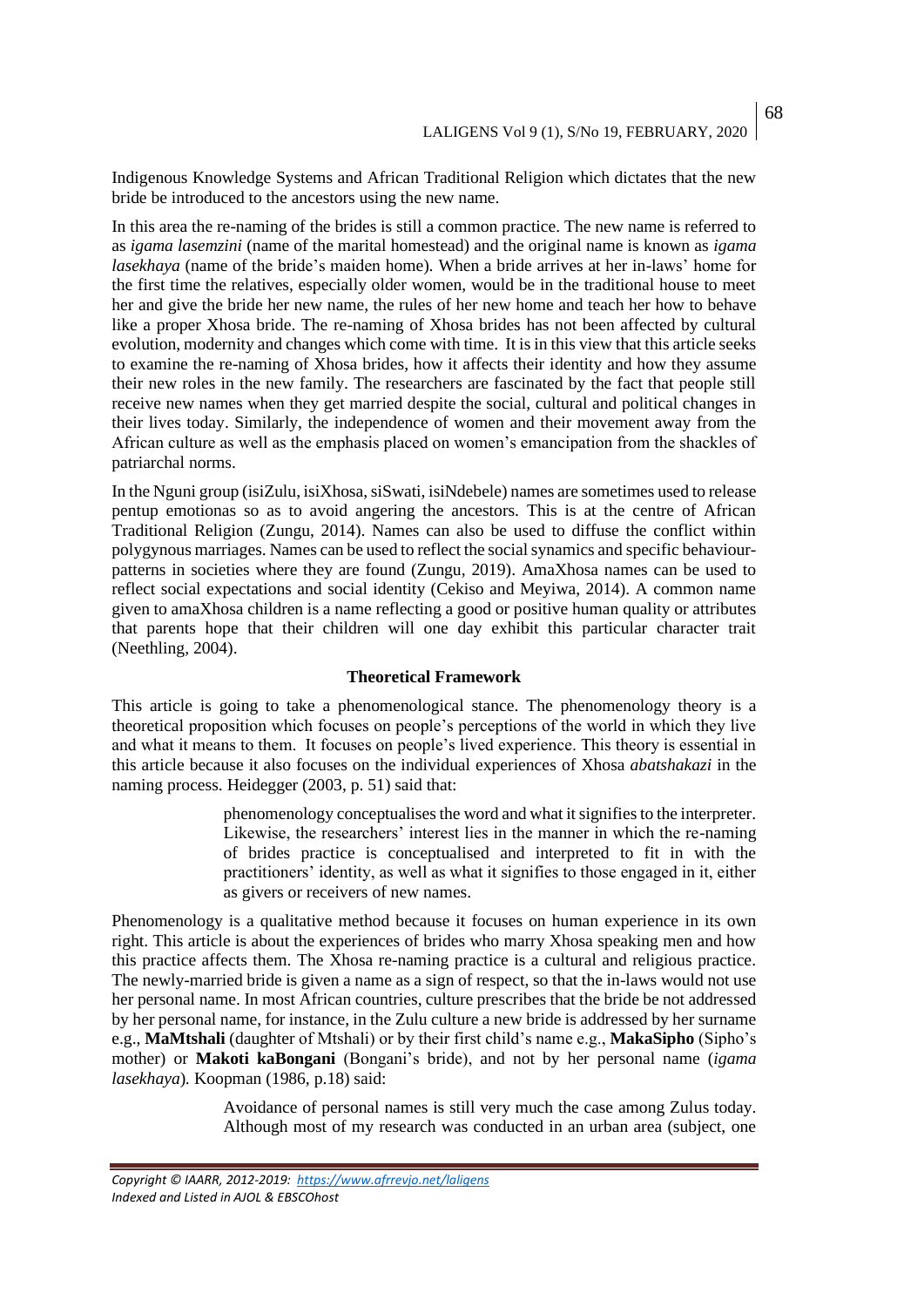would have thought, to more change in custom), the vast majority of husbands and wives did not use each other's personal names. Those few who did were invariably the much younger and very well-educated people, and even these only used personal names until the birth of their first child; thereafter using the terms 'mother of ' and 'father of '. Older people, asked if they addressed their spouses by their personal names, were surprised. The most common response was 'How could that be possible, that my wife (husband) address me by my personal name?"

Similar to what Koopman is saying, Xhosa in-laws have to avoid the use of personal names when addressing *abatshakazi* who marry into the family. Phenomenology identifies factors behind the Xhosa renaming of brides and compares them to other naming practices for religious and cultural practices, such as the naming of children in African societies and the changing of names during baptism.

## **Research Methodology**

The authors have drawn from the method proposed by Agnew and Pyke (1989). They suggest that the participant observers are researchers who are directly involved in the socio-cultural life and activities of the group or community within which the investigation is undertaken. While social activities are happening and researchers take part, the researchers gain first-hand experience of participating. Simultaneously, the researchers strive in their observation to be as objective as possible. They suggest that, "the researchers try not to make value judgements like 'good' or 'bad', 'right' or 'wrong', 'beautiful' or 'ugly'" (1989, p. 49). They also warn the researcher against having misleading opinions, beliefs or attitudes about that particular community. They further say that the ethnographer must participate overtly in people's daily lives, for an extended period of time, watching what happens, listening to what is said, asking questions, collecting whatever data is available to throw light on the issues with which he or she is concerned. There are different views presented by different scholars on the method of participant observation. The view proposed by Hammersley and Atkinson (1983:97-98) is also supported by Lewis (1976, pp. 24-26). According to Lewis, the participant observers must immerse themselves in the community, and must know their language. Dziva (1997, p. 224) is concerned about the depth of intrusion that researchers make in communities they are investigating. He is also concerned about keeping a critical distance and acting together with the communities in all that they do. Lewis (1976, p. 24) advised that researchers must follow what is going on around them and must record with accuracy and subtlety. The recording must not disturb the flow and volunteering of information. Some authorities say a researcher should immerse him or herself in the community they are investigating. One of the authors is a resident of the area where the research was conducted and speaks and understands the dialects spoken in the area. This made it easier to get the information required for the purposes of this research.

#### **Marriage, re-Naming and Identity**

The re-naming of Xhosa brides can influence their identity and individuality. This stresses that a personal name has a strong effect in people's lives as it connects people to their roots and identity. Brides in the Xhosa-speaking communities also feel that they have their identity when they get new names. They are expected to live two lives, a given personal name and bridal name; to satisfy both their own parents and the new family.

> Identity and naming are intertwined concepts. Names are given to connect the name-bearer with their sense of belonging. Pfukwa (2007, p. 42) pointed out that "naming oneself can be viewed as an act of self-perception, self-concept

*Copyright © IAARR, 2012-2019: <https://www.afrrevjo.net/laligens> Indexed and Listed in AJOL & EBSCOhost*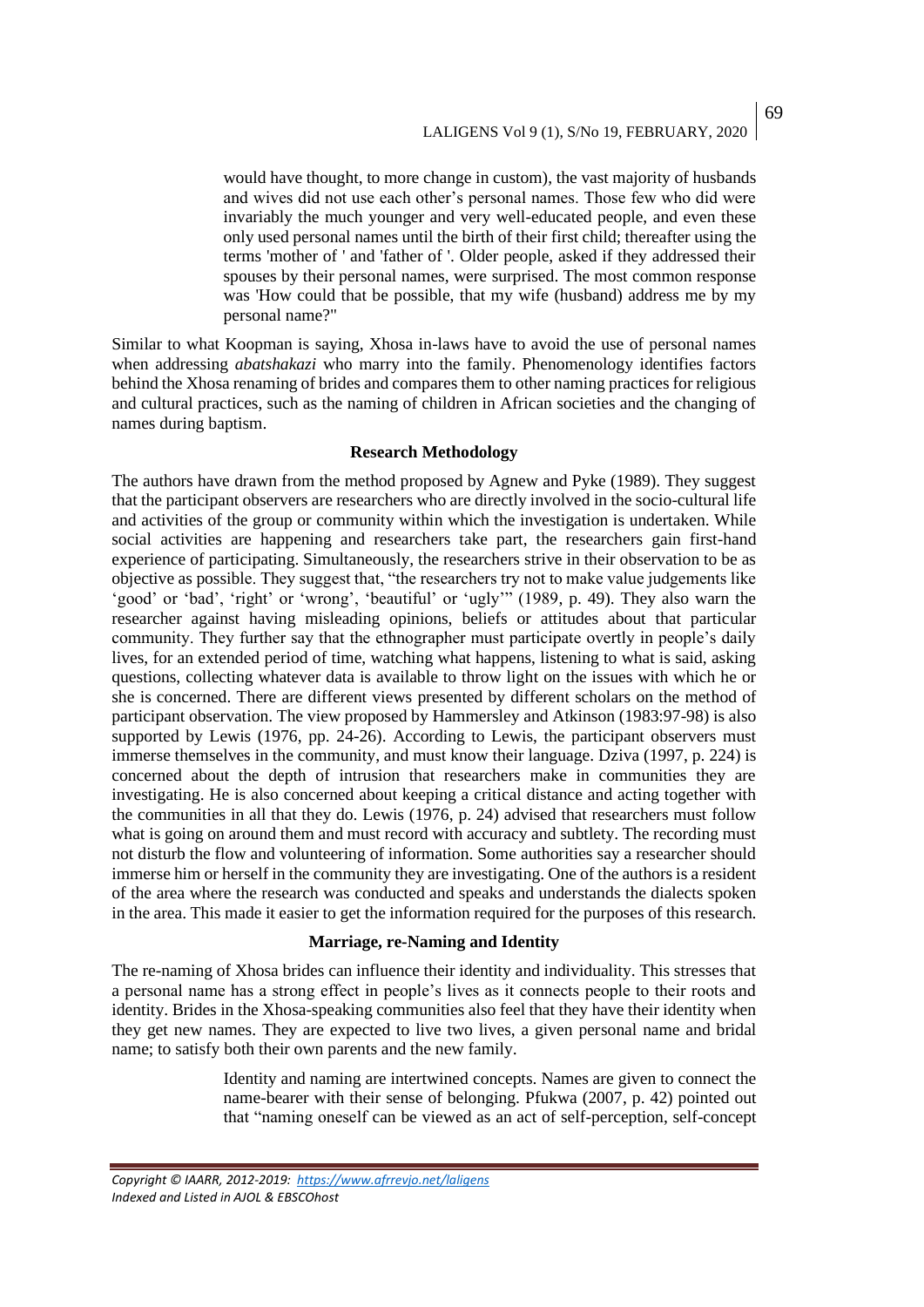or self-praise". This demonstrates how people perceive themselves within a group.

According to Pfukwa (2007),

Naming and re-naming become an act of claiming and rewriting an identity. To name the self is a declaration of independence from wider society control and it is a choice in identity. Whether society accepts this self-chosen identity is quite another matter (p. 121).

This emphasises that names give a sense of belonging and a sense of pride. Names in the following categories reflect certain expectations the family have on the newly-married bride, some names reflect the way in which the family looks at life. In almost all African societies, marriage is a sacred rite of passage that involves the whole community. The paying of *ilobolo* is the most important part of the marriage negotiating process, as it involves two families and the living-dead. *Ilobolo* used to be a sign of appreciation from the husband's part. He was thanking his parents-in-law for bringing up and looking after his new bride-to-be. Most of the misconceptions about *ilobolo* come from the Western socialisation which translates it as the 'bride price'. This leads to many thinking that African women have a price tag attached to them. However, traditionally paying *ilobolo* has nothing to do with buying a wife. Gelfand (1968, p. 41) said that, "The payment is a token that the husband acknowledges the benefits he is receiving. It is also a compensation for her father for the loss of his daughter, who has gone with her husband, leaving her own kin to join his." Marriage is not just a wedding ceremony; it is a multifaceted relationship of persons with common goals, that forms a bond between the living and the dead. For Mbiti (1969),

> Marriage then, is a religious responsibility for everyone. It forms the focal point where departed, present and coming members of society meet. It is the point of hope and expectation for the unmarried and their relatives; once it has been reached and procreation takes place (p. 144).

In a similar vein, (Ngidi 2012, p. 39) says this about the Zulu people of KwaZulu-Natal:

When a woman gets married, she marries the whole clan. From *ukukhonga*  (lobola negotiations) to *umgcagco* (the wedding), things are done for the whole family and not solely for the couple. Hence, you would hear the groom saying '*ngivusa umuzi kababa'* (I am rebuilding my father's household), or *'ngifuna umuntu ozophekela umama'* (I want someone who will cook for my mother). The slaughtering of the goat to report the arrival of the bride is a sign that she is part of the family from then onwards.

Ngidi (2012) emphasises the importance of marriage for African women and she further mentions that in most African societies people who fail to secure a partner to marry them are given nicknames, as in the name *Zendazamshiya* (everybody is getting married and you are left behind), *Mjendevu* (an old maid) or *Mpohlo* (an unmarried man). The husband and his family transfer goods or money to the wife's family, but the words used are quite distinct from buying and selling. The transaction does not give the husband unlimited rights over his wife, she may claim divorce for ill-treatment. In many African communities, women are very independent. In terms of a traditionalist view in an African context when a woman marries, it is a permanent bond between her and her husband's family. In Africa there are both levirate and sororate marriage practices after the death of a spouse. They are valued and are perceived to be important in continuing the family line in the case of levirate marriage and continuing family ties with the in-law in the case of sororate marriages.

70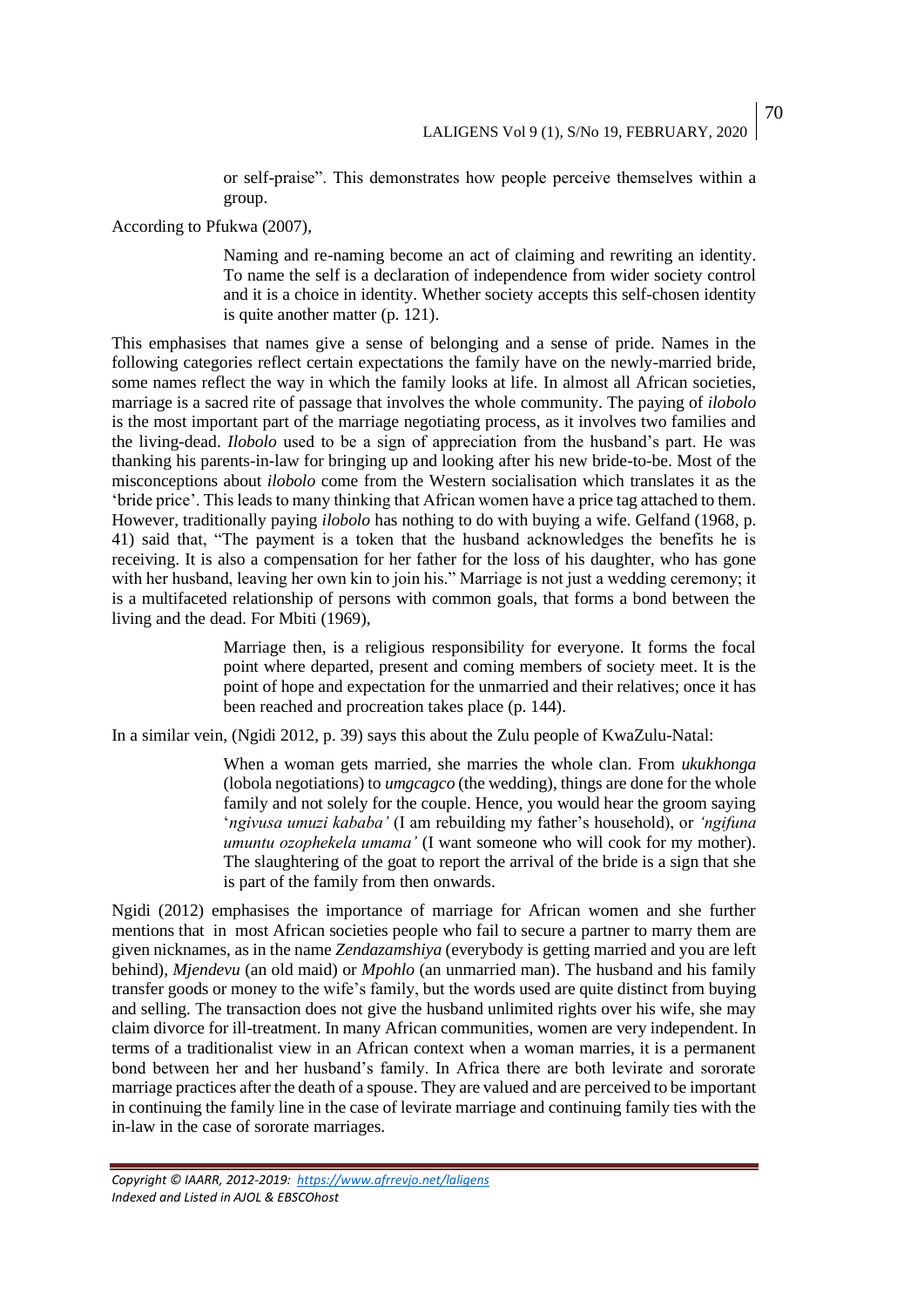#### **Discussion**

This research, it is hoped, will contribute to improved understanding of name-giving in the context within which names are found. Stewart (1994) perceives names as, "a link to all the ancestors who came before you and all the progeny who will follow". The value of this research is that, in using previous research on Indigenous Knowledge Systems and Onomastics as a point of departure, the researcher will dwell on the language used in name-giving and show how this is embedded in the religious practices of the Xhosa people. Names are divided into different categories which reflect family's expectations of the bride and the way they are viewed by the family. The brides are expected to fully embrace the husband's family and take them as her own family. Name-givers bestow names to brides to show that they are welcome and are part of the family they married into. For instance, the name **Nontsapho** (Mother of families) was given by the groom's aunt in the family to demonstrate that the bride is expected to take care not only of her immediate family but extended family as well. The aunt wanted the bride to take care of entire family because the elders of the family had passed on. Similarly, the name **Nowethu** (She is ours) was bestowed to a bride who got married to a relative. **Nowethu** got the name from her aunt **(dadobawo),** because they believed that she belonged to the family by marriage as well as by blood. **In another instance** the name **Nowam** (She is mine) was given to the bride by her husband to claim her as his own. The name-giver bestowed the name **Nowam** because he was happy with his decision of marrying this particular woman, knew that marriage in African societies must be a decision from a family not an individual.

Names sometimes suggest that the brides will build better homes for their new families. In African societies girls are encouraged to work hard and do household chores from an early age. A new bride is expected to build in the husband's home. In homesteads where there are many brides, there will be many huts with thatched-rooves. The home the married couple build belongs to their parents and ancestors. For instance, the name, **Nokwakha (**Mother who build), was given to the bride by her mother-in-law who was hoping that she would build a better home for the family. **Nosakhele** (build for us) demonstrates that the name was given to an educated bride and her in-laws expected her to build a home for them. When a person marries an educated person, they anticipate improvements in their lives. The name **Nosakhumzi** (we are building homestead) was given to the bride by her husband's grandmother because her grandson was not willing to take a wife. In some traditional societies arranged marriages are still prevalent, the parents organise a suitable bride to marry their son when he doesn't seem keen in taking *umtshakazi* (bride).

It is always assumed that bride(s) will bring unity in the family. In African societies, unity is everyone's desire, especially within the homestead as members of the same clan have to support each other and work together when there are cultural ceremonies such as weddings, funerals and *intonjane* (a coming-of-age ceremony). The brides are expected to be part and parcel of these rituals which take place within the clan. Brides are expected to be calm and peaceful at all times no matter what the circumstances. They cannot voice their anger within the homestead as that might anger the ancestors. When conflicts arise in the homestead, elderly people are called to solve the matter so they will be peace. Fighting and confrontation may garner the ancestors' wrath. The name **Simanye** (unite us), was given by a mother-in-law who wanted a joint family, in response to modern *umtshakazi* tendencies of wanting to have their own lives outside the homestead. She was expecting her daughter-in-law to live her name. **Zusakhe**  (guide us and give us right directions) was a reflection of the fact that the name-giver wanted *umtshakaz*i to feel comfortable and give constructive criticism on the matters concerning the whole family. As a new member of the family, they wanted her to feel at home and to express her feelings where necessary.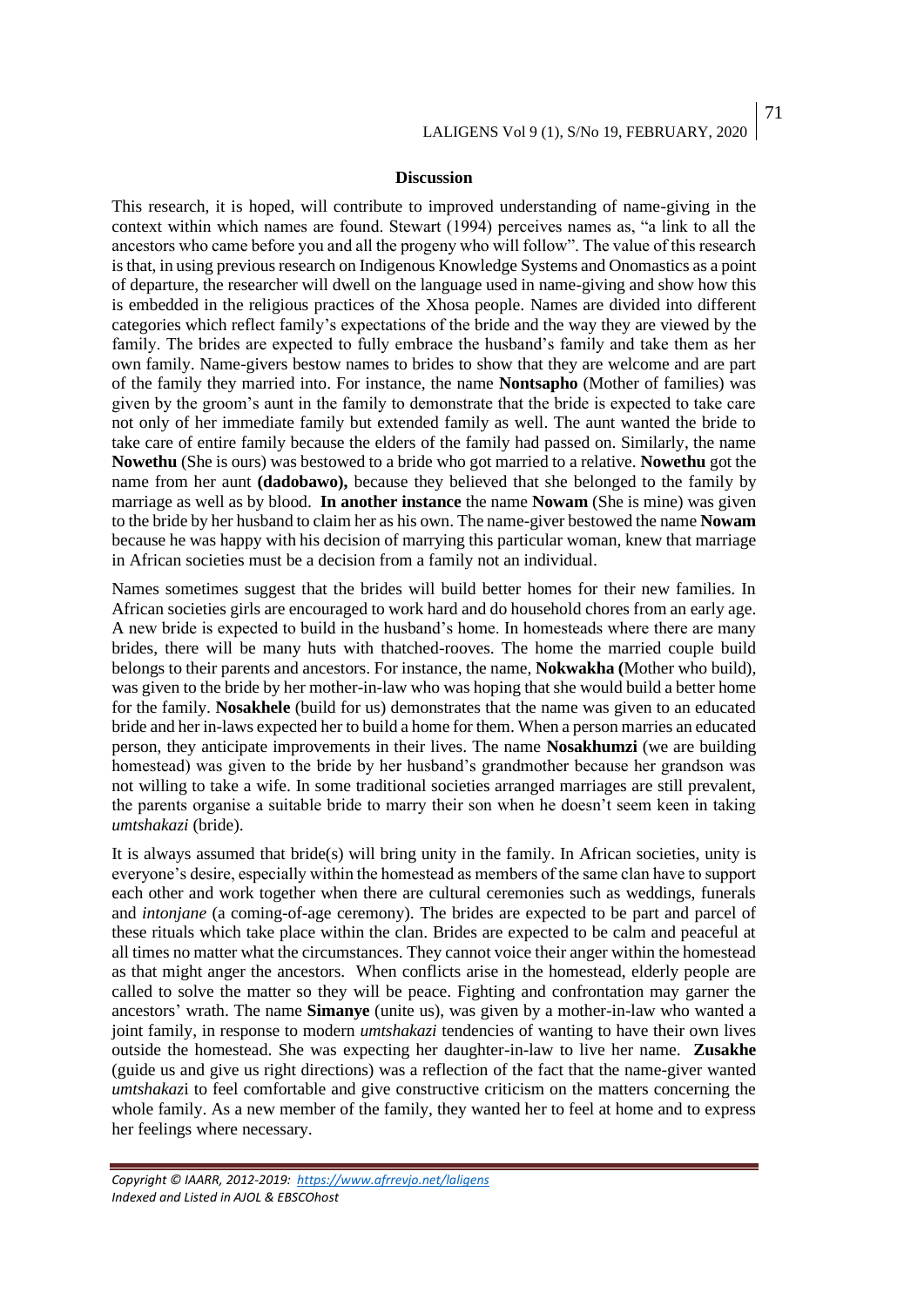# LALIGENS Vol 9 (1), S/No 19, FEBRUARY, 2020

72

In some families within African societies brides are scrutinised and judged because of the way they look. A bride may or may not be favoured because of their appearance. For instance, the name **Nomalawu** (mother of coloureds) was given by the groom's aunt in the family. The bride is light-skinned and it is believed that the grandchildren will be as light-skinned as their mother. African people usually associate white people with wealth and education. If a person is rich you would hear them saying, "*Yhuuu hayi kulosibanibani ngabelungu ndikuxelele*". The name **Nobelungu** (mother of the White people) was given by a mother-in-law, who was excited that her son was marrying an educated woman. She was going to bring a better life to the whole family. The name **Nomakula – which is** a variation of this name is **Nomandiya** (mother of the Indian people) was given to a bride because she has a dark beautiful skin. Xhosa musician Ringo Madlingozi, in his song *uDolly*, mentions that Dolly was beautiful like an Indian, "*isimomondiya*". *Isimomondiya* is a beautiful person in the Xhosa language. The grandmother who gave the name **Nobahle (**beauty**)** to the bride was happy that her grandchild married a beautiful wife. It must be borne in mind that beauty is not only physical but a person who is good-hearted is also seen as a beautiful.

In African culture the new bride joins the existing family and lives within the same homestead as the in-laws. African societies believe in sustained relationship and continuous contact with the extended family. Nowadays, most women prefer to live with their nuclear families and not with the extended family, but the family expect her to live within the homestead and bear children. Either way the bride is perceived as an addition to the family that will bear children which will carry down the family name.

In the name **Nokwandisa** (mother who increases) the name-giver wanted the bride to bear a lot of children as they are important in carrying out the family name. The name **Nozandile** (the girls have increased**)** was given to a bride who got married to the family where there was only one girl among nine boys. The name-giver bestowed the name as she believed that the bride has added to the number of girls as now there were two girls.

The arrival of a new person in the family usually brings joy. Some names reflect that the arrival of the bride has brought happiness in the family. The name-giver bestowed the name **Nofika**  (taken from a verb 'fika' which means to arrive) because she knew that, if someone is new in a place, she must be treated with dignity. She wanted the bride to feel welcome, expected members of the family to be patient with her (bride) and teach her. The name **Nokhona** (the girl is here) was given to a bride because there were no girls in the husband's family. The mother-in-law gave the bride this name because the bride was now her only daughter. The name-giver who gave the bride the name of **Novuyisile** (made them happy) was referring to his son who made the family happy by bringing the bride home after the son was gone for years without sending money. They were happy that he did not come home empty-handed. In contrast, it is common nowadays that when a new bride joins the family, conflicts arise between her and her in-laws. The name-giver of the name **Siyolise** (please us) expected her son to marry the bride she preferred.

Finding a suitable wife and getting married is a long process which has never been easy in most African societies, from courtship to the negotiation and paying *lobolo*. However, getting married is viewed by society, as an important milestone and a great achievement. Like any other African names, bride names may reflect the number of brides in the family. A man may take as many wives as he can afford to, the more-the-merrier.

The name-giver can express gratitude to her son for taking a wife. By believing **Noncedile** (you helped us) would be an asset and be helpful to the family. The name **Nofezile** (you have accomplished something) is directed to the son because his mother was happy about his

*Copyright © IAARR, 2012-2019: <https://www.afrrevjo.net/laligens> Indexed and Listed in AJOL & EBSCOhost*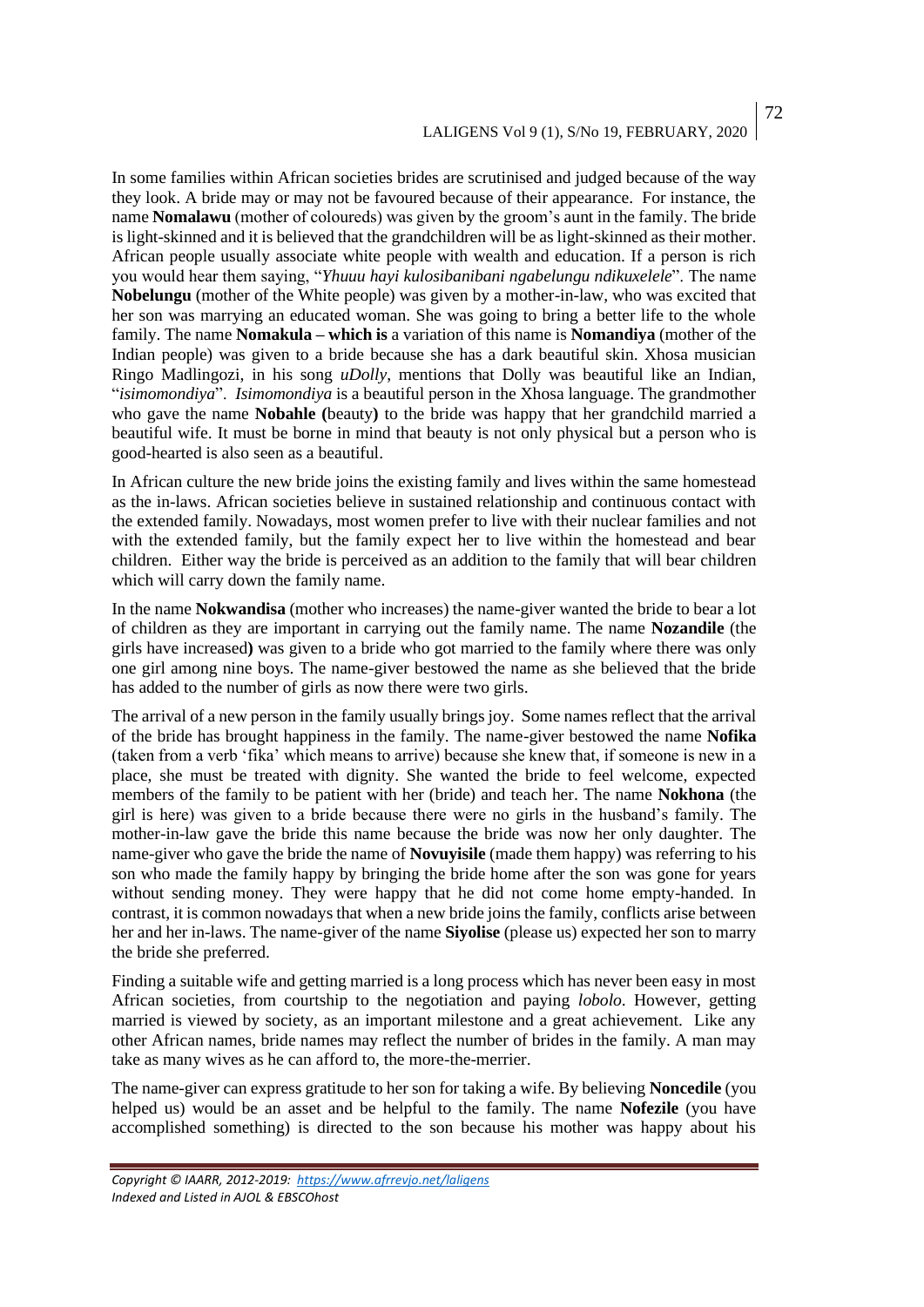achievement of providing a wife to the family. She felt that he had completely fulfilled his role of getting a wife who will bear children who will carry the family name. The name **Nozamile**  (They have tried) was given by the bride's husband. He was expressing the fact that he had struggled to come with the money to pay *lobola.* 

In most African societies, brides are expected to have good health and bear a lot of children to carry down the family name. This demonstrates that the presence of the bride as beneficial to the whole family. Canonici (1995, p.141) said this of the Zulu people:

> The birth of a child is traditionally considered an event of tremendous importance in a Zulu family. The child is the visible sign of the ancestors' blessing. If it is the firstborn, it sanctions the acceptance of the mother into her husband's clan with all the concomitant privileges; it further renders the father acceptable in the council of elders. The child contains the promise of a continuation of the clan's life and the assurance that the father will one day be counted among the ancestors. A new baby is therefore a great treasure to be carefully guarded and nurtured.

*Ukuphila* is being alive, it also means a person has a good heart, they say *uyaphila* (is kind). The name-giver wanted her daughter-in-law to be kind to people which in turn will make them feel welcome thus she bestowed the name **Nophilile** (she is kind). In Xhosa societies it is important to show respect to one's elders. Name-givers expected their daughter-in-law (sonamed) **Nombeko** (mother of respect) to have respect for the whole clan. In African societies, there is a proverb which says *umntu ngumntu ngabantu* (a person is because of other people) which literally means that one does not exist in isolation but belongs to a group. This bride has to be kind to other people and as such she was given the name **Nobubele** (grace). Xhosa society believes that when a person visits another's house, he/she must be offered something to eat, or to drink. The husband gave his wife this name because he solely relied on **Nothembele** (we rely on her) as she was the only immediate family member he had. The name **Nothembile** (we have trust) was given by the husband's aunt, to the bride. The aunt believed that the bride was good for the family. They have believed in her that she will not disappoint them. The name **Nokhwezi** (Morning star) was given to a bride because the mother-in-law expected that everything will change in the family because there is an additional member of the family. *Ikhwezi* (Morning star) is a sign that the darkness is fading and the sun will shine. It brings light and hope to people.

Names can be used to reflect disapproval. African families would like to see their son marry someone they approve of, if he marries any other woman it is regarded as a sign of disobedience and disrespect. Elders seem to believe they know what is best for their children. For the bride who was given the name **Nozenzile** (you did this to yourself) the name was a prediction that the newly married bride would do something bad to her husband and the husband would be on his own. The family vowed that they would not intervene should they have problems in future.This was about the fact that the family did not approve of the marriage between their son and this bride. The name **Nozenzile** was given by the grandmother of the groom, telling her grandchild to be prepared for the ramifications which may come with his decision to marry this bride. Along the same vein names can be used to reflect conflict within the homestead. In African naming societies, this can be directed to any family member. Ngidi (2012, p.109) said:

> African names are a purpose of letting people who are not part of the clan know of the situation taking place within the family and the community at large. These names give people an opportunity to vent their anger, voice their dissatisfaction as in the names **Zibeleni** (why are you ignoring me?);

*Copyright © IAARR, 2012-2019: <https://www.afrrevjo.net/laligens> Indexed and Listed in AJOL & EBSCOhost*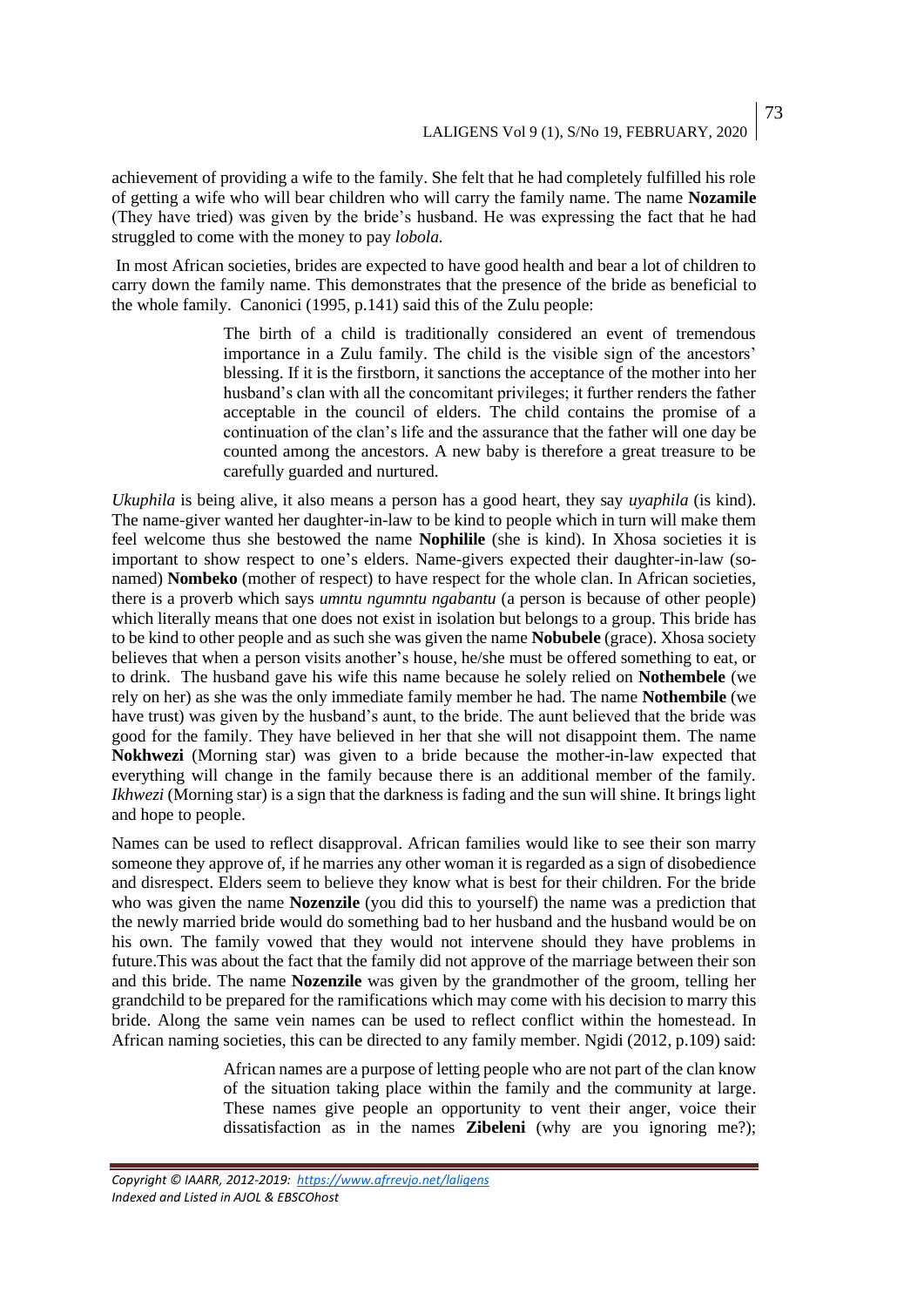disappointment as in **Bajabhile** (they are disappointed); discontentment with the world, as in naming the child **Zwelinjani** (what kind of the world do we live in?); and suspicions about people practicing witchcraft by giving a child the name **Bhekumuthi** (watching the use of muthi).

The bride got the name **Nohluphekile** (mother of suffering) from her mother-in-law. She did not like the name at all but was scared to tell her mother-in-law. Questioning older people is a sign of disrespect, and an insult to the ancestors. Machaba (2005) says "by denying a name given to her, a child is not just denying the name but disgracing the person who gave the name". The mother-in-law was not happy with this person her son was marrying. They had fights before, when the bride was not yet married and she knew her behaviour and the mother-in-law never liked her. The name-giver thought that the family will suffer and fall apart because of this new bride. She added "*Ndandingamthandi tu la mtshakazi mntana ndazibona igqwirha nje elaliza kuphethuphethula umzi wam*" (I did not like her at all, I hated her; I thought she was an evil that would destroy this family). In contrast a mother-in-law believed that even though misunderstandings with the family might arise the bride will bring harmony and as such gave the bride the name **Zusakhe** (please show us the right way).

Xhosa people believe in the spirit of the living-dead as well as in God, thus when good things happen in the family, they believe God and ancestors have answered their prayers. The ancestors are mediators between God and the living family members. The name **Liyabona** (His eye sees) was given to a bride by the grandmother of her husband. The name-giver believed that His (God's) eyes see what is good for the family. This name also means God has finally answered their prayers, since they have been longing to have a daughter-in-law. The name **Siyonela** (we are satisfied) makes reference to the ancestors as they are always providing for the family's needs: they fulfil their dreams. Additionally, the name dentoes that they are happy with the person who is joining the family and that she must feel at home. The name **Bubukho**  (His presence) was given to a bride and refers to the wonderful deeds of God. The name-giver gave this name because she believes that, it should be borne in mind that marriage is seen as a gift from God.

In rural areas when people get sick and die of unexplainable ailments there are always suspicions of practice of witchcraft. This is frowned upon within the society, the suspect is shunned from the society and at times they get killed and their homes looted. Ngidi (2012, p. 75) said this about the Zulu context:

> There are names that show that people within the polygamous family suspect each other of practicing witchcraft. This usually comes after family members have become sick. The following are the most common diseases that people associate with the acts of witchcraft and examples of names given to suggest each disease family members might have.

The name **Nobuthi (**she has poison) was given to *umtshakazi* by her husband. The name-giver was of the opinion that his mother bewitched his wife when they were still courting because she didn't like her. As such the husband did not want his mother to name his bride as there were allegations that she was a witch. In this case the name was directed to the mother-in-law and not the bride. In a separate instance the name-giver **(***Umamazala)* bestowed a name to mock her co-wives whom she believed were bewitching her, by giving the name **Nobathakathi**  (Mother of witches). She told the researcher, she had only one child **(Nobathakathi's husband)** her other children died at birth and others soon thereafter. Similarly, a name-giver had issues with her co-wives and as a result gave the name **Nojongisisa** (Be careful). This was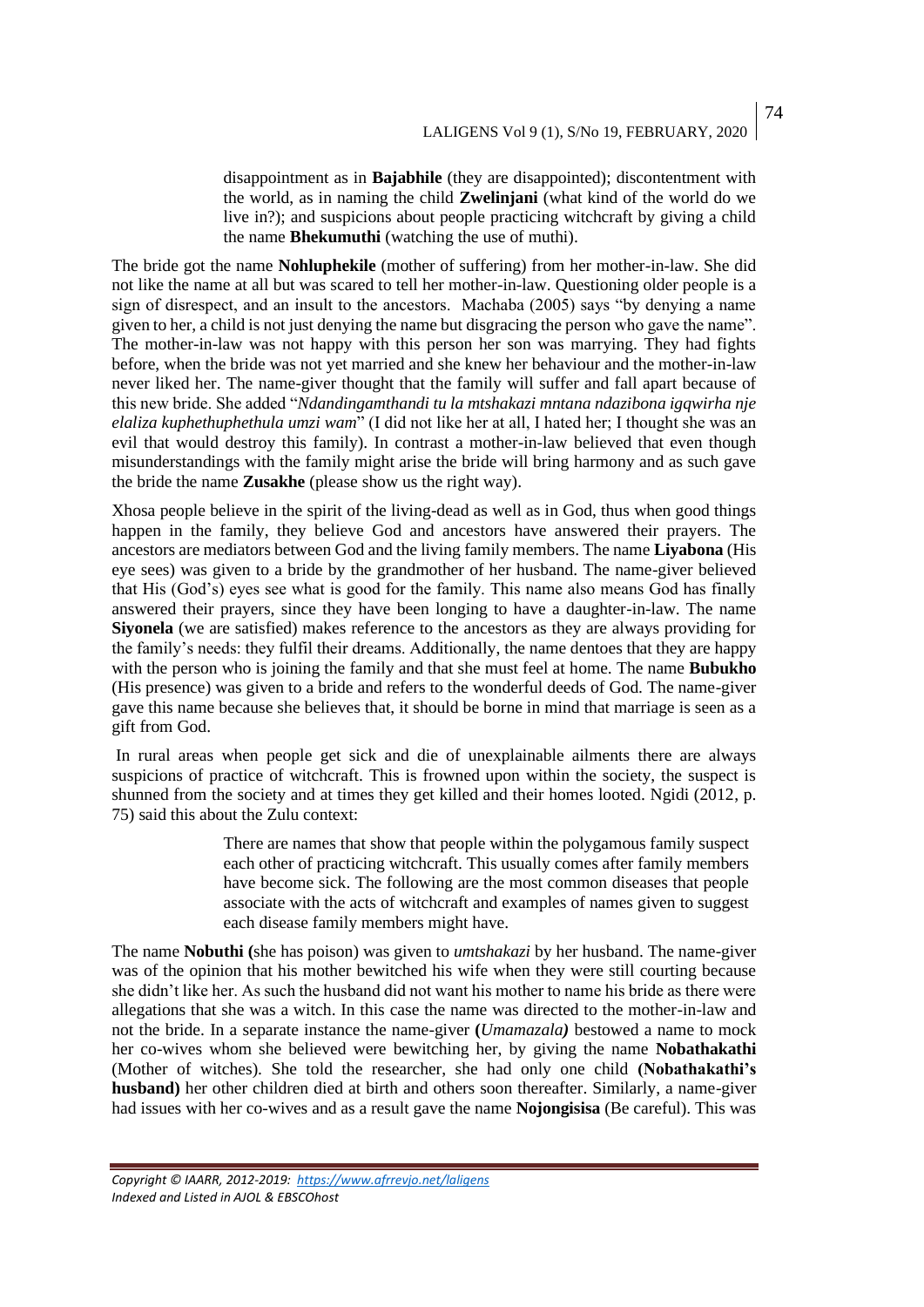75

a warning to her immediate family that they must be alert about the fights within the family. Her children were not allowed to eat at other houses as she thought they might be poisoned.

In traditional Xhosa societies brides are expected to fulfil the traditional role of a married woman, to be hard working people by working in the fields, making mud huts with thatched rooves and doing the cooking and cleaning. Brides are expected to be kind and easily approachable, hence one may find names like: **Nobubele** (mother of grace), **Nolungile** (mother of righteousness). The family expects brides to love and respect the family, neighbours and the community at large.

## **Conclusion**

In Xhosa cultures it is evident that naming affects individual identity and behaviours. One is expected to live up to his/her name. During the interviews, people showed a strong connection between the name-bearer and her personal name *(igama lasekhaya).* Re-naming of *abatshakazi* influences their identity as some of them mentioned during interviews, they can't forget where they come from, but they have to adapt to their new life as members of the husband's family. Newly married brides in the Xhosa societies believe that re-naming changes their individuality, they have to try please their new family. They have to behave according to their new names to meet the expectations of the name-givers. New brides are expected to neutralise the situation within the family. They are expected to bring peace where there is chaos and give love and respect to everybody within the family. They have to be beautiful people inside and out. They have to bear children that will carry down the family name. These expectations must be met at all costs. This puts unnecessary pressure on the women.

#### **References**

- Agnew, N. N. & Pyke, S.W. (1989). *The science game: Introduction to research in Behavioural Sciences (3rd ed*.) Englewood Cliffs, New Jersey: Prentice-Hall Inc.
- Akinnaso, F.N. (1980). In the differences between spoken and written language. *Language and Speech* 25(2): 97-125
- Atkinson, A. B. (1983). *Social Justice and Public Policy*. Great Britain: MIT Press.
- Canonici, N. N. (1995). *Tricksters and trickery in Zulu folkales*. Unpublished Doctoral thesis. Durban: University of Natal.
- Cekiso, M. & Metiwa, T. (2014). Gendered and values attached to amaXhosa *Amakrwala* (Graduate-initiates) *Journal of Social Sciences* 40(10: 75-82
- Dziva, D. (1997). *A critical examination of patterns of research in the academic study of Shona traditional religion with special reference to methodological consideration*. Unpublished master's dissertation. Pietermaritzburg: University of Natal.
- Gelfand, M. (1968). *African crucible: An ethico-religious study with special reference to the Shona-speaking people*. Cape Town: Juta.
- Heidegger, M. (2003). *Being and Time*. Oxford: Blackwell.
- Koopman, A. (1986). *The social and literary aspects of Zulu personal names. Unpublished Masters dissertation.* Pietermaritzburg: University of KwaZulu-Natal.
- Lewis, I. M. (1976). *Social anthropology in perspective: the relevance of social anthropology*. Cambridge: Cambridge University Press.

*Copyright © IAARR, 2012-2019: <https://www.afrrevjo.net/laligens> Indexed and Listed in AJOL & EBSCOhost*